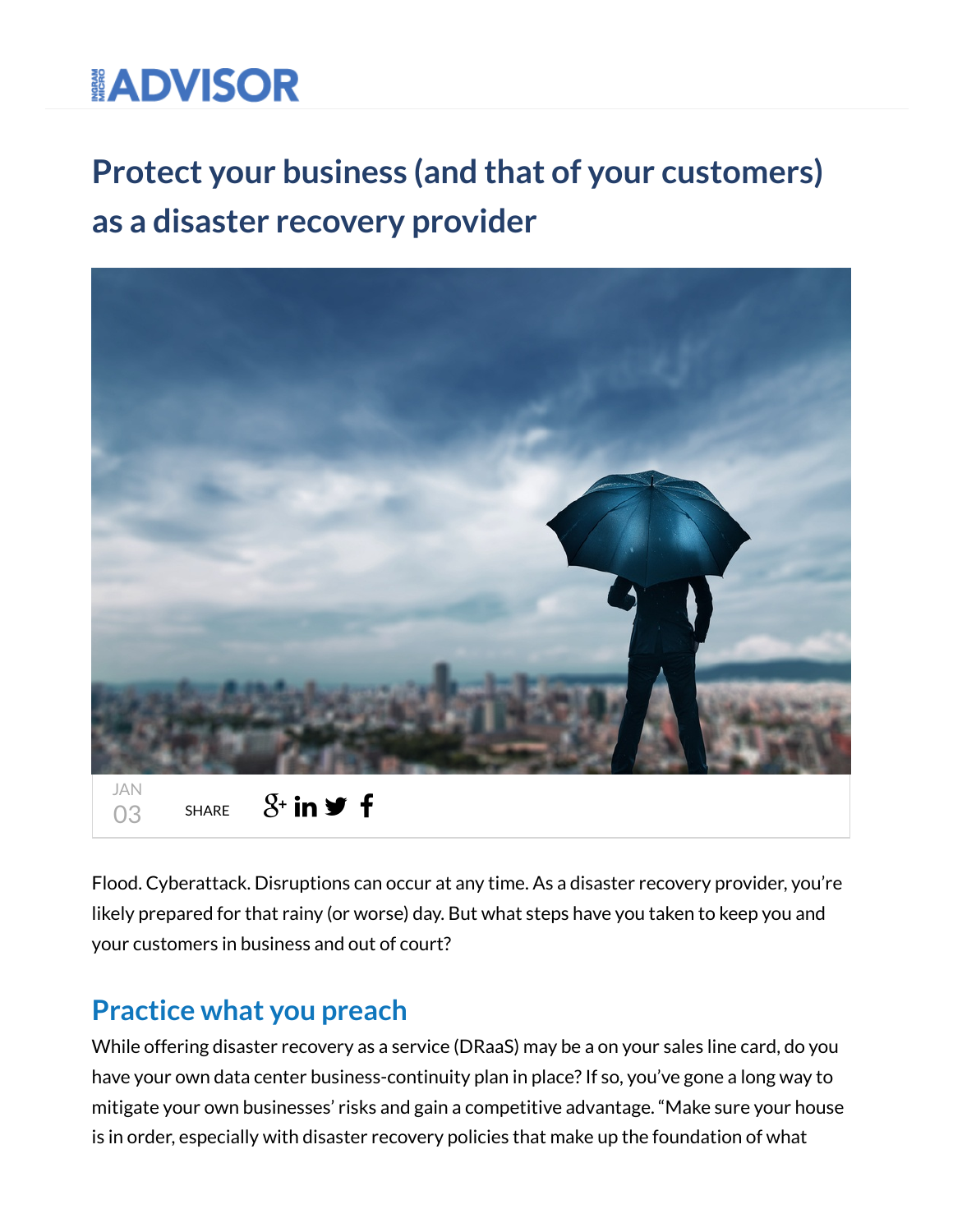you're providing to your customers," says Nick Vermiglio, Ingram Micro technology consultant. These business-continuity benefits apply to you and your customers, including:

- Keeping the doors open while continuing operations and service delivery
- Reducing the cost of disruptions
- Taking advantage of insurance premium discounts
- Building your customers' confidence and trust by being prepared and competent
- Meeting compliance, regulatory and legal requirements
- $\bullet$  Mitigating reputation and financial exposure
- Preserving your brand value and company reputation

#### Get legal, get smart

If disaster strikes, your disaster recovery plan should help keep you and your customers in business and out of court. Consider the following pointers:

- Get your customer's legal team involved: TechTarget's article on the legal issues for [business disaster recovery plans](http://searchdisasterrecovery.techtarget.com/tip/Legal-issues-for-business-disaster-recovery-plans) includes these 3 tips:
	- Advise your customer's legal staff of your disaster recovery planning
	- Invite their legal staff to be a part of the planning team
	- Encourage their input
- Stay current: Gartner's business-continuity [report](https://www.gartner.com/doc/483265/laws-influence-business-continuity-disaster) about the laws influencing business continuity and disaster recovery recommends staying current with federal and state laws and regulations that apply to your customer's specific business sector. Also, stay up to date with business continuity management (BCM) guidelines within International Organization for Standardization (ISO) 17799 to satisfy most federal- and state-mandated businesscontinuity plans. "Try to be as, if not more so, knowledgeable about your customer's industry than they are," says Vermiglio.
- Partner for external auditing: If requested, an external audit of your customer's disaster recovery plan goes a long way to validate that it meets all necessary requirements. For example, Deloitte offers a [Risk and Financial Advisory Cyber Resilience service](https://www2.deloitte.com/us/en/pages/risk/solutions/cyber-risk-services.html?id=us:2ps:3gl:risk:eng:adv:041116:na:na:mIU05ykt:952189586:192813268951:b:Brand_Cyber_Risk:Brand_Cyber_Risk_BMM:br), which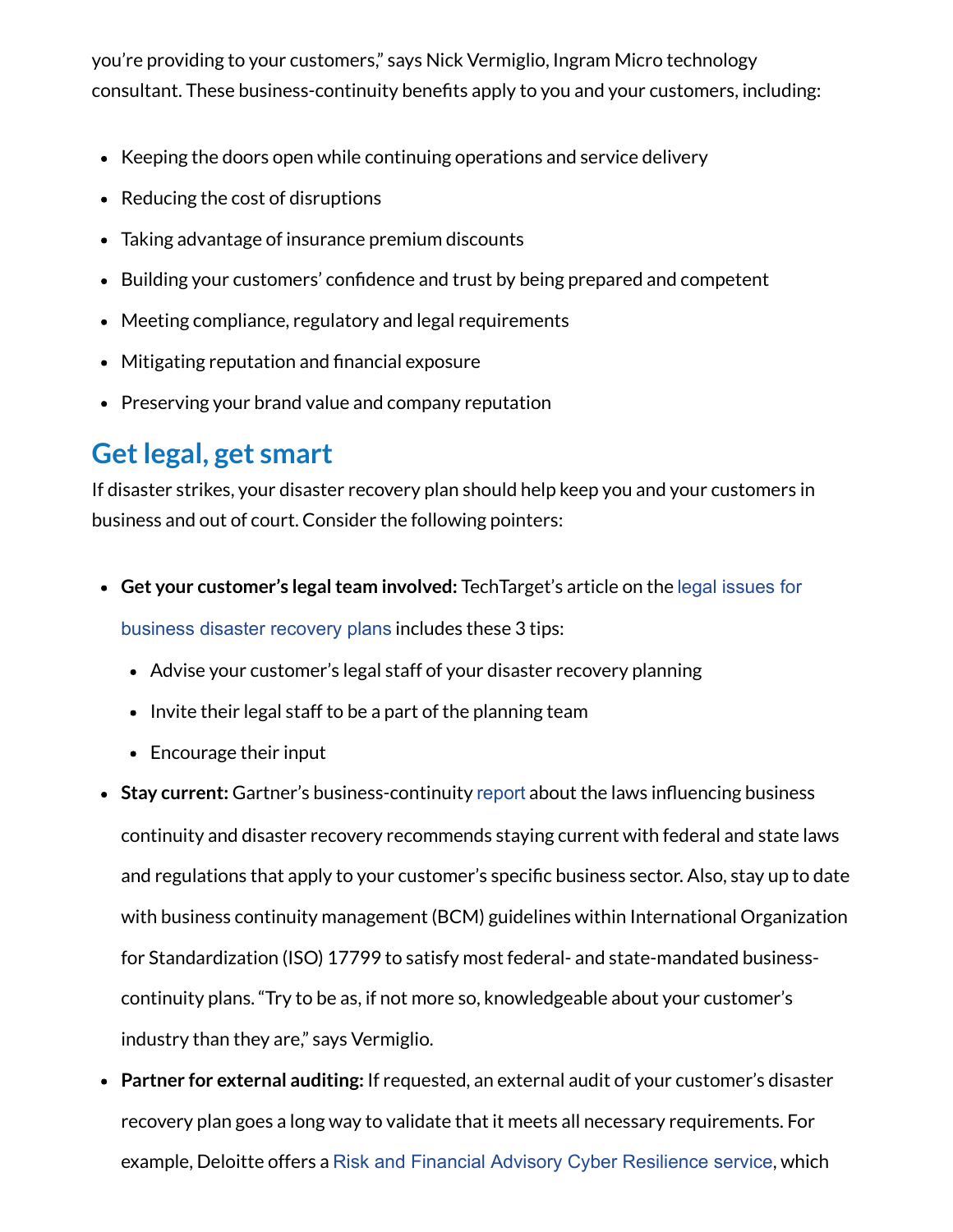reviews customer documentation and operations to make sure that your customer's plan complies with industry standards.

### **Consider certification**

The training and testing processes for business-continuity certification programs demonstrate that your staff is fully trained and knowledgeable in the field of business continuity. Most are built around commonly accepted industry standards. Some of the more recognized business-continuity certifications include:

• Certified Business Continuity Professional (CBCP): [Disaster Recovery Institute](https://drii.org/certification/cbcp)

International (DRI) offers education and accreditation in business continuity and related fields. The CBCP is one of the most recognized and popular designations in the businesscontinuity industry.

- Certificate of the Business Continuity Institute (CBCI): Offered through the Business [Continuity Institute](https://www.thebci.org/), which is more widely used in Africa, Asia and Europe, this globally recognized credential tests knowledge of the Good Practice Guidelines (GPG) comprehensive guide to business-continuity and resilience industry best practices.
- EC-Council Disaster Recovery Professional ([EDRP](https://www.eccouncil.org/programs/disaster-recovery-professional-edrp/)): The EDRP certification demonstrates that its recipients have skills to develop enterprise-wide business continuity and disaster recovery plans.

Topics: [Big Data](http://www.ingrammicroadvisor.com/data-center/topic/big-data), [Data Center](http://www.ingrammicroadvisor.com/data-center/topic/data-center), [Disaster Recovery](http://www.ingrammicroadvisor.com/data-center/topic/disaster-recovery)

#### LEGAL DISCLAIMER

Opinions expressed on this publicly available site and any follow-on comments are the personal opinions of the author(s) and not of Ingram Micro Inc., its business units worldwide, employees, officers or directors. The content is informational only and is not an endorsement by Ingram Micro Inc., its business units worldwide, employees, officers or directors. The author(s) acknowledge and agree that this site is available to the public. Author(s) represent and warrant that neither confidential data nor information shall be posted on this site and if such is